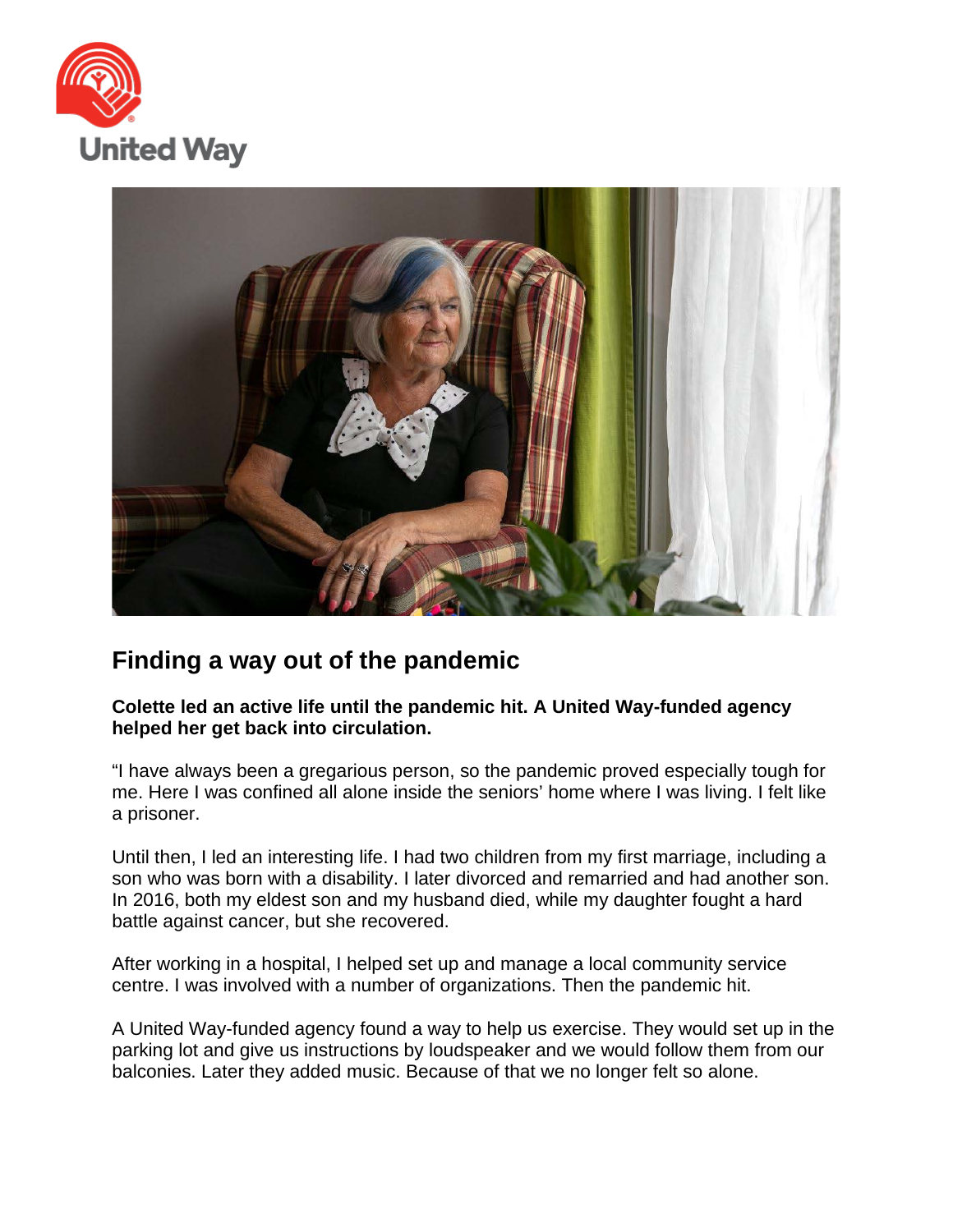

It led me to retake control over my life. I left the home to get my own place.

Some of my friends were active in the agency that had provided the services. They knew about my life and work experience. An invitation from the director led to a meeting and, eventually, I ran for the board of directors and became treasurer.

We have around 1,200 members today and I fully expect that we will reach 2,000 in the near future. We have a terrific team with people who really want to help seniors through activities such as lectures, coffee meetings, workshops, dance classes, community gardens and shared cooking.

As I meet more and more people as part of these activities, I'm seeing that many seniors are unsure how to access services that can help them stay independent. It feels good to be able to help in that regard.

I couldn't thank United Way enough for supporting our organization. Without these funds, it would have been impossible to offer services during the pandemic. Not only have I found a new life, but I've also regained my confidence. I know that the pandemic won't last forever.

You have to keep your chin up, look positively at life and tell yourself that things will get better. One of my core values is about helping others. That's essential because it makes me feel strong and useful. Even if you're sad inside, you can smile at someone and cheer them up. A simple "Hi" can break the isolation."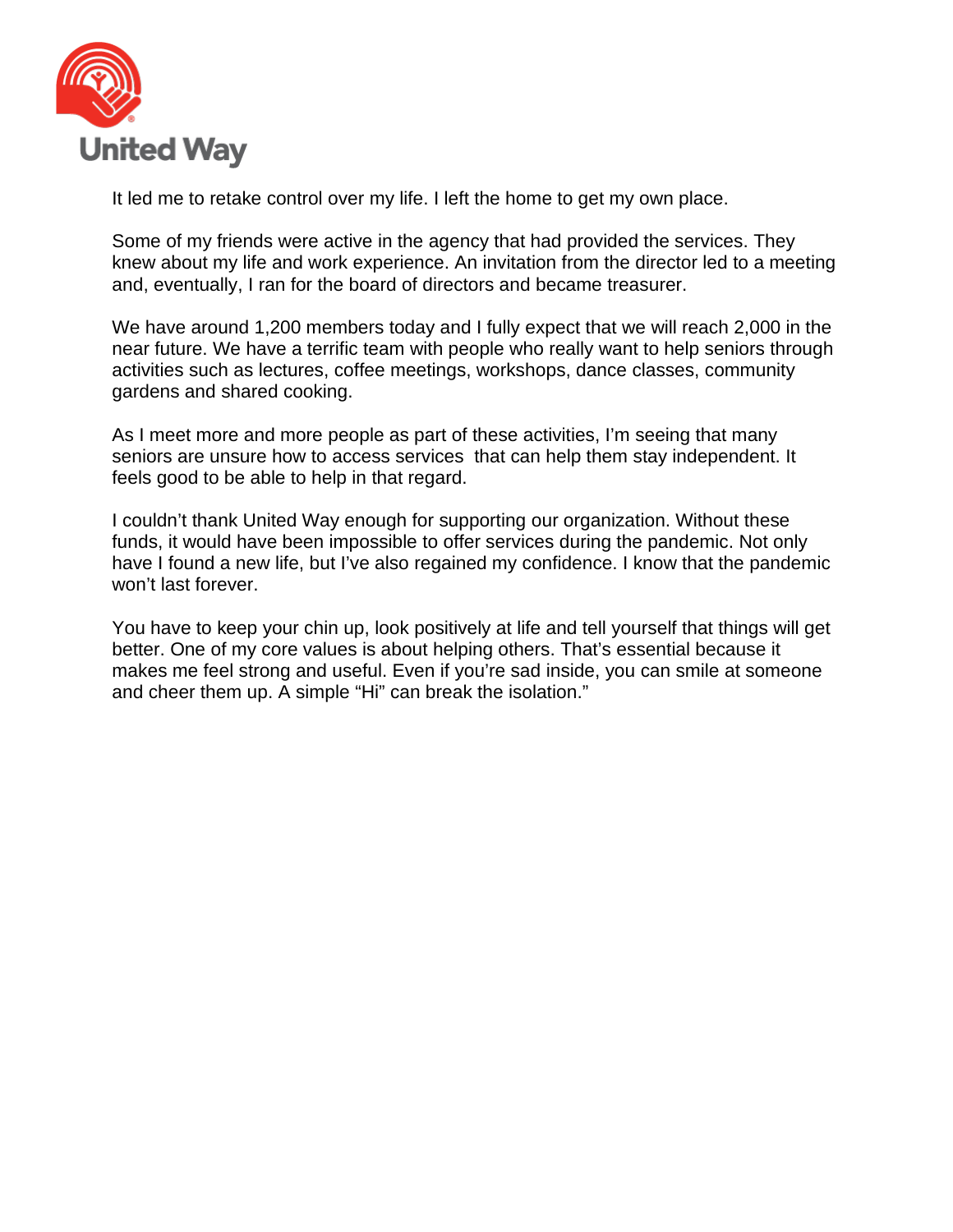



## **It's not about stamp collecting**

## **Rudy firmly believes that everyone can benefit from making contributions to United Way and other charities.**

"When I was first asked if I knew what a "philanthropist" was, I confidently answered— "Sure, that's someone who collects stamps!" Well I immediately learned different. I didn't see myself as a philanthropist then, and I'm not sure I consider myself to be one even today. For me giving is all about making things better for everyone, including my family and myself. Our personal wellbeing is ultimately dependent on a better quality of life for the whole community.

You never know when you might need the services of a United Way agency. As it turns out, I too received help when I had to deal with a bout of cancer some years back. I count myself lucky that I had support, not only from friends and family, but also from community service agencies.

Most of my inspiration comes from seeing my parents in action. My mother was always taking care of others as an ICU nurse, while my entrepreneur father still found time for volunteer activities. We lacked for nothing, but we had nothing superfluous. Helping others was always front and centre in our family. So, it came to me naturally later on.